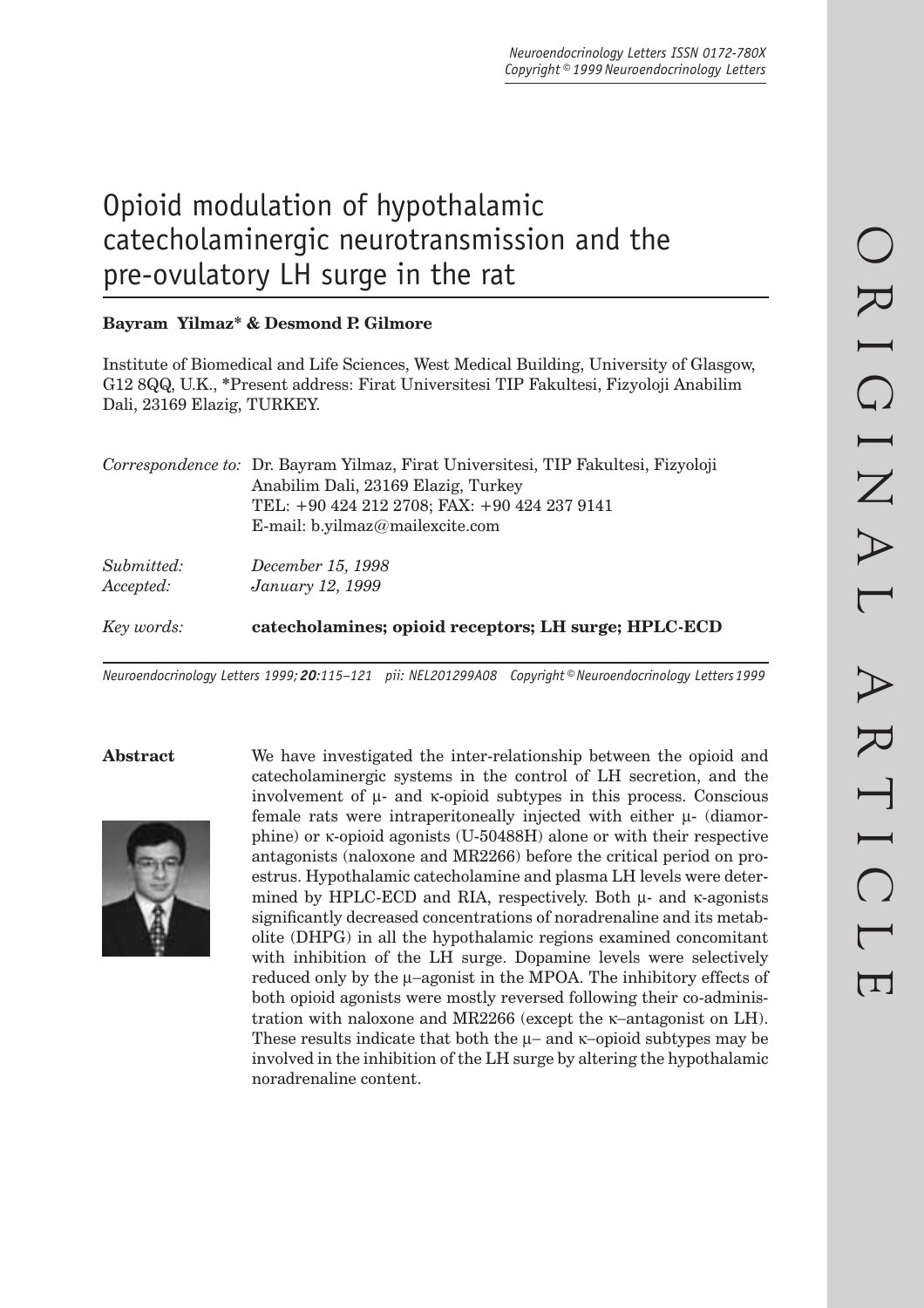# **Introduction**

The control of gonadotrophin-releasing hormone (GnRH) activity and hence luteinizing hormone (LH) release involves a multiplicity of brain neurotransmitter systems including the monoamines and the opioids which modulate GnRH neurones within the hypothalamus (Bicknell 1985; Barra-clough 1994; Kalra *et al.* 1997). The opioid system exerts a physiological tonic inhibitory effect on GnRH neurones as revealed by the enhancement of LH release after treatment with the opioid antagonist, naloxone (Piva *et al.* 1985; Brown *et al.* 1994). Conversely, administration of opioid agonists, just before the critical period on the day of pro-estrus, inhibits release of the pre-ovulatory LH surge and hence ovulation (Grossman and Dyer 1989; Kalra *et al.* 1989). It has been proposed that a reduction in the endogenous opioid tone before the onset of the pre-ovulatory LH surge may be the initial neural stimulus for the generation of the LH surge (Allen and Kalra 1986; Lieberman *et al.* 1998). Several different classes of opioid receptor subtypes exist in the hypothalamus (Mansour *et al.* 1988; Desjardins *et al.* 1990).

Direct synaptic connections exist between opioid peptidergic nerve terminals and GnRH neurones in the medial preoptic area (MPOA) and median eminence (ME) (Leranth *et al.* 1988) and there is some evidence that the opioids can affect GnRH release directly (Mehmanesh *et al.* 1988). There is also a bulk of evidence indicating that the opioids act indirectly by influencing the monoaminergic systems (Diez-Guerra et al. 1987; Nishihara *et al.* 1991; Moyse *et al.* 1997).

In the present study, we have further investigated the modulating effects of diamorphine (µ-agonist) and U-50488H (κ-agonist), either alone or when coadministered with their receptor antagonists (naloxone and MR2266, respectively) on the release of LH and at the same time on concentrations of catecholamines in specific regions of the rat hypothalamus. The investigation has been confined to the modulation of the pre-ovulatory LH surge in conscious female rats on the afternoon of pro-estrus.

# **Materials and methods**

## *Animals:*

Adult female Sprague-Dawley rats (Harlan UK Ltd., Oxon, England) weighing 220-300 g were maintained under controlled temperatures  $(21 \pm 1^{\circ}C)$ and light conditions (lights on from 07.00h to 19.00h). Food and water were provided *ad libitum*. Vaginal smearing was performed each morning (09.00h-10.00h) and the morphology of the cells present used to identify the different stages of the oestrus cycle. Only those animals which had exhibited

116

at least three consecutive four-day estrus cycles were selected for experimentation.

On the late morning of pro-estrus, a plastic cannula (Portex, o.d. 0.63 mm) combined with vinyl tubing (i.d. 0.55 mm) was inserted into the right femoral artery under halothane anesthesia (complete cessation of the hind limb flexor withdrawal reflex). With the aid of a stainless steel guide cannula, the vinyl tubing was fed under the dorsal skin to emerge at the back of the neck. The animals were allowed to recover and then in the early afternoon, just before the onset of the pre-ovulatory LH surge, intraperitoneally (IP) injected either with diamorphine (3 mg/kg, n=10; Napp Laboratories Ltd, Cambridge UK), U-50488H (10 mg/kg, n=8; Boehringer Ingelheim, Germany), diamorphine plus naloxone (15 mg/kg, n=13; Sigma Chemicals Corporation, Poole, Dorset, UK) or U-50488H plus MR2266 (10 mg/kg, n=9; Boehringer Ingelheim, Germany). Controls received saline alone  $(1 \text{ ml/kg}; \text{ n=16})$ . Blood samples (200µl) were withdrawn through the heparinized cannula at hourly intervals from the freely-moving conscious animals throughout the afternoon of pro-estrus, commencing at 15.00h. Drug administrations were carried out under light halothane anesthesia.

The blood samples collected were centrifuged at 4°C for 10 mins at 3000 rpm. The plasma was then transferred into fresh tubes and stored at -20°C until assayed for LH determination by radio-immunassay (RIA). At 19.00h the animals were decapitated, and the brains rapidly removed and frozen on dry ice. 500µm coronal brain slices were cut. The MPOA, suprachiasmatic nucleus (SCN), ME and arcuate nucleus (ARN) were micropunched using modified stainless steel hypodermic needles (0.7 and 0.3 mm internal diameters) under a dissection microscope, according to the Stereotaxic Atlas of the Rat Brain (Paxinos and Watson 1986).

# *Chromatography:*

The specific hypothalamic areas collected were kept at -80°C prior to the analysis. 100µl of 0.1M HCl was added to each sample, along with 50µl of 3.4-dihydroxybenzylamine: 1ng) as an internal standard. The samples were homogenized and then centrifuged at 4°C for 10 mins at 3000 rpm. 10µl aliquots of supernatant were injected on to a reverse phase high performance liquid chromatographic (HPLC) column (S5ODS2-250A, 5µm, 4.6 mm i.d.x25 cm, HICHROM) coupled to an electrochemical detector (ECD, Model 141, GILSON). The monoamine content of the hypothalamic regions was simultaneously detected. The method has been previously described (Yilmaz *et al.* 1996).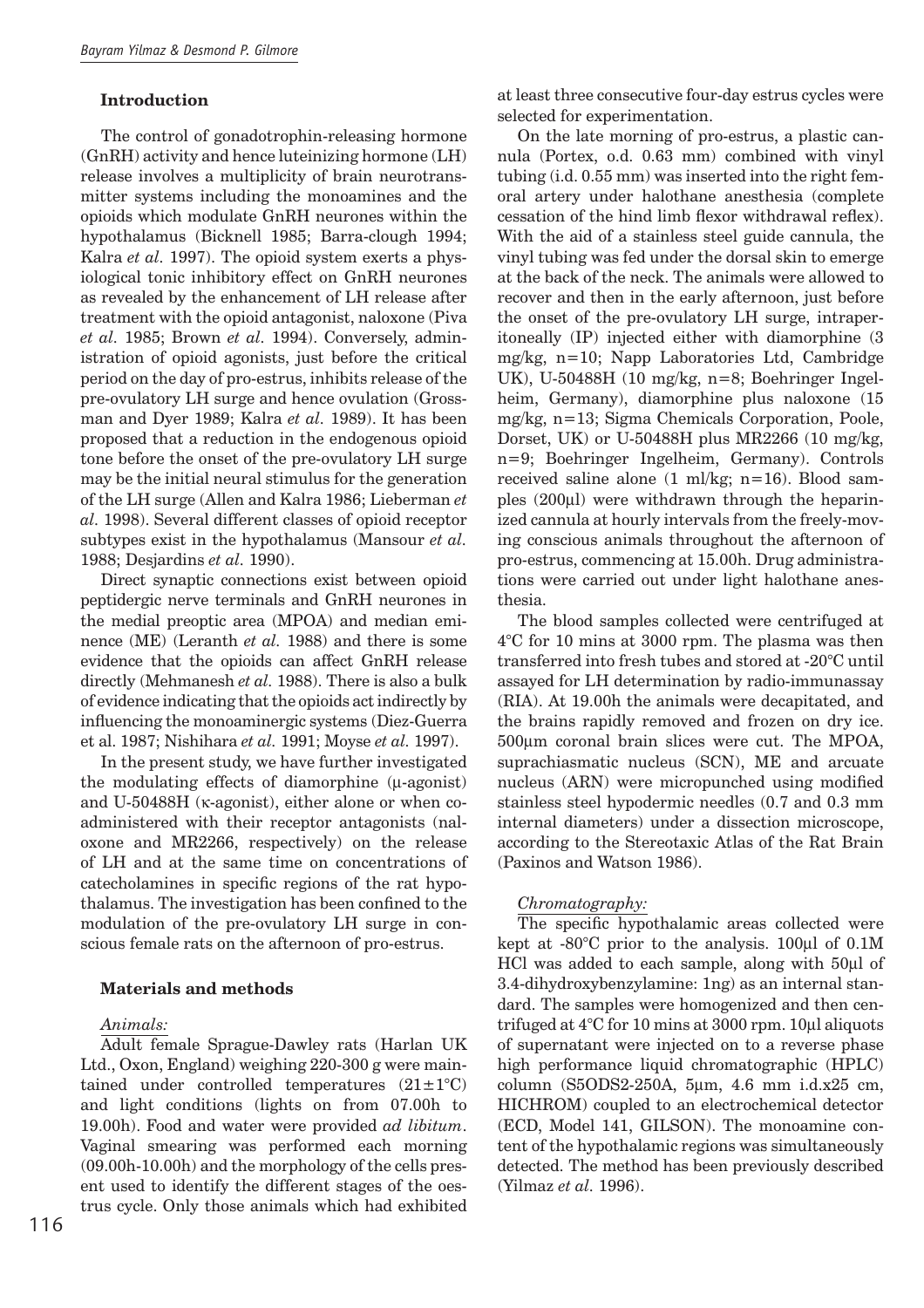**Figure 1.** NA concentrations (pg/µg protein± SEM) in the MPOA, SCN, ME and ARN of the rat hypothalamus at 19.00h on pro-estrus following administration or coadministration of µand κ-opioid agonists and antagonists at 13.00h on the same day. **a:** p<0.001, **b:**  p<0.01 compared to the saline-treated animals, **c:** p<0.001 compared to the diamorphine-treated animals, **d**: p<0.001, **e:**  p<0.05 compared to the U-50488H-treated animals, using ANOVA and the Kruskal-Wallis nonparametric test.



# *LH Assay:*

Plasma LH levels were measured by RIA. The standard used was NIADDK-rLH-RP-3 and the antibody NIADDK-anti-rLH S10. RIA reagents were obtained from the National Hormone and Pituitary Program (Baltimore, Maryland, USA). The inter- and intraassay co-efficients of variation were  $8.0\%$  and  $9.5\%$ , respectively. The sensitivity of the assay was 10 pg/tube (1 ng/ml).

# *Protein Estimation:*

 Protein estimations were made according to the modified method of Lowry et al. (1951). The method is detailed in our previous report (Yilmaz *et al.* 1996).

# *Statistics:*

One-way analysis of variance (MINITAB for Windows, 10) was performed on the hypothalamic monoamine results. When the F-test was significant it was followed by the Kruskal-Wallis non-parametric test in groups where standard deviations were large between means.

# **Results**

# *1. Effect of opioid agonists and antagonists on hypothalamic catecholamine concentrations:*

Noradrenaline (NA) and dihydroxyphenylglycol (DHPG) results are summarized as histograms in Figures 1 and 2. In the controls, NA concentrations (values in pg/µg protein, mean±SEM) were high in all the hypothalamic regions examined. They were significantly reduced by both diamorphine (MPOA, ME, ARN p<0.001 and SCN p<0.01) and U-50488H (SCN, ME, ARN  $p<0.001$  and MPOA  $p<0.05$ ). The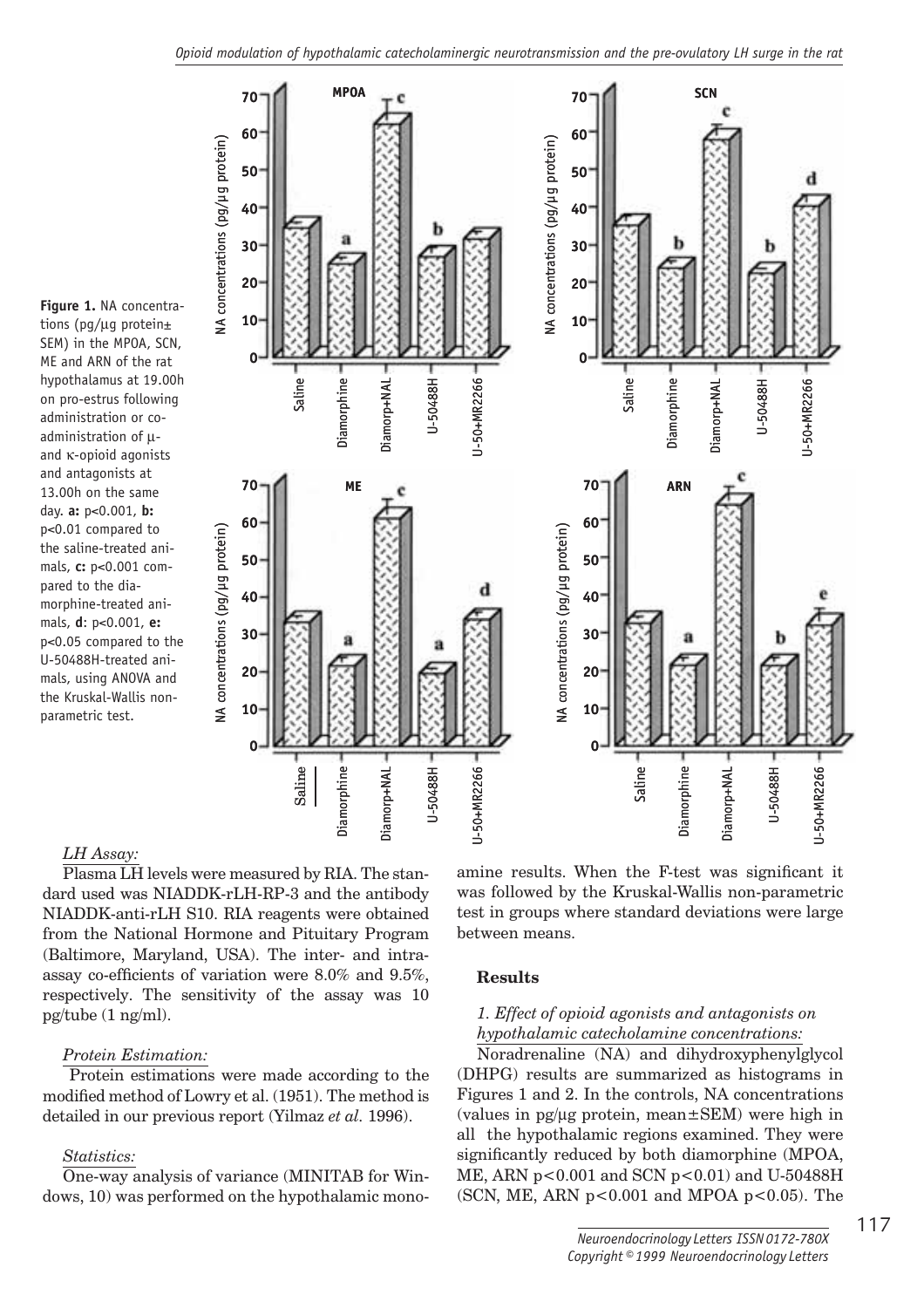

**Figure 2.** DHPG concentrations (pg/µg protein± SEM) in the MPOA, SCN, ME and ARN of the rat hypothalamus at 19.00h on pro-estrus following administration or co-administration of µ- and κ-opioid agonists and antagonists at 13.00h on the same day. **a:** p<0.001, b: p<0.005 compared to the saline-treated animals, **c:** p<0.001 compared to the diamorphine-treated animals, **d**: p<0.001, **e:**  p<0.01 compared to the U-50488H-treated animals, using ANOVA and the Kruskal-Wallis nonparametric test.

inhibitory effects of these µ- and κ-agonists on NA levels were prevented in all four hypothalamic areas (except U-50488H in the MPOA) following their coadministration with naloxone  $(p<0.001)$  and MR2266 (p<0.01), respectively. Diamorphine (p<0.001) and U-50488H (p<0.005) also decreased DHPG levels in all the hypothalamic regions examined. These inhibitory effects were negated in the MPOA  $(p<0.01)$ , SCN ( $p < 0.001$ ), ME ( $p < 0.001$ ) and ARN ( $p < 0.01$ ) following concomitant administration of diamor-phine and U-50488H with their respective antagonists, naloxone and MR2266.

Dopamine (DA) concentrations (Table 1) were reduced by the µ-agonist; however, these reductions were found to be significant only in the MPOA (p<0.01), but not in the SCN, ME and ARN. Nal-

no significant effect on DA levels in any of the hypothalamic regions examined. They were significantly increased only in the ME  $(p<0.05)$  following co-administration of U-50488H with MR2266. Diamorphine group results were subdivided with

respect to plasma LH levels (given below). NA concentrations were significantly higher in the MPOA, ME and ARN of the  $\mu$ -agonist-treated rats showing an LH surge than those did not (Table 2). However, naloxone induced significant increases in NA levels compared to both sub-groups. DHPG and DA results did not significantly differ between the diamorphine sub-groups in any of the hypothalamic areas examined.

oxone significantly elevated DA levels in the MPOA  $(p<0.05)$ , SCN, ME and ARN  $(p<0.001)$  compared to those receiving diamorphine alone. The κ-agonist had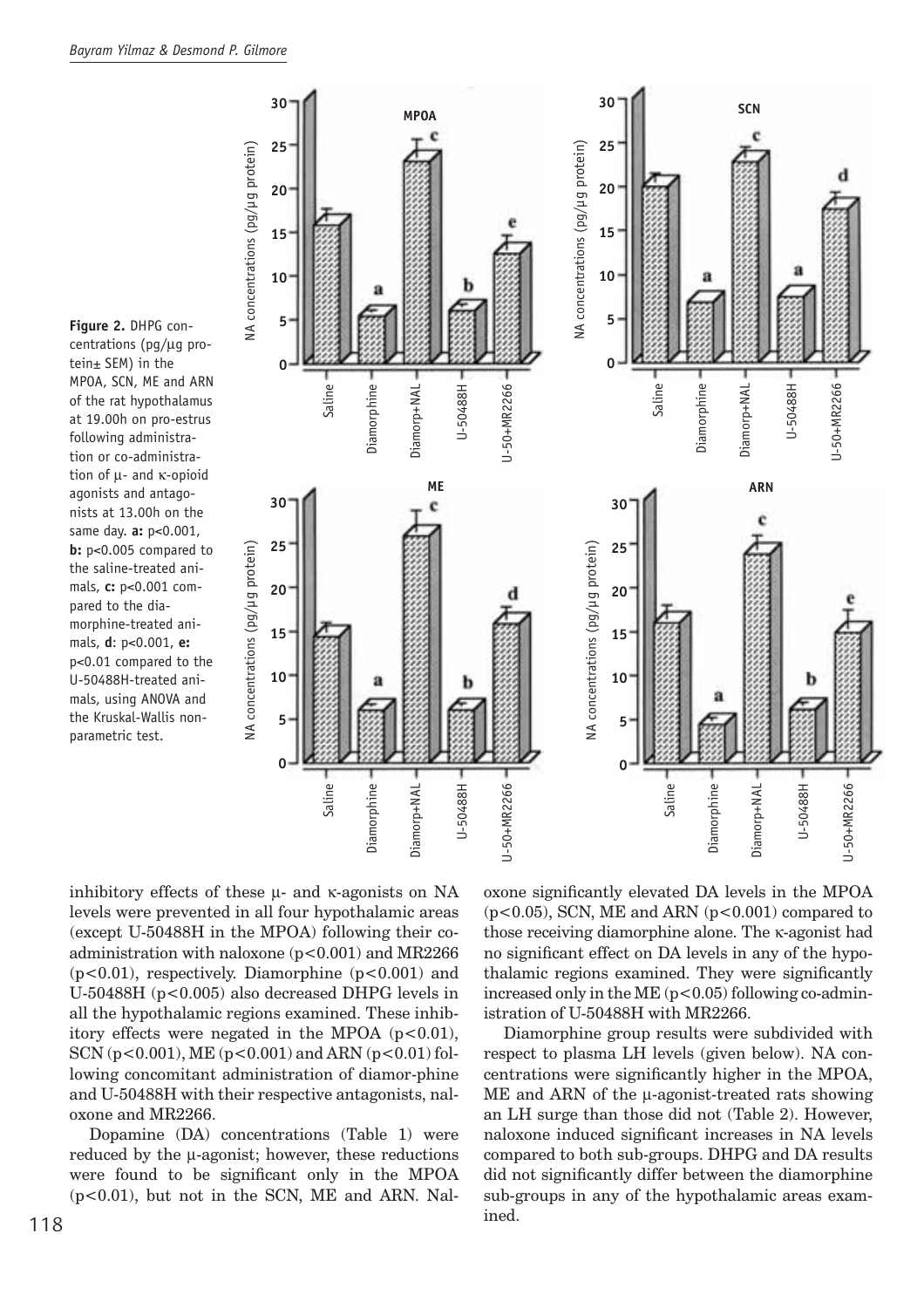**Table 1.** Dopamine concentrations (pg amine/µg protein ± SEM) in the MPOA, SCN, ME and ARN of the rat hypothalamus at 19.00h on pro-estrus after administration or co-administration of m- and k-opioid agonists and antagonists at 13.00h on the same day. **a:** p<0.01 compared to the saline-, **b:** p<0.001; **c**: p<0.005 compared to the diamorphine-, **d**: p<0.05 compared to the U-50488H-treated animals. ANOVA and Kruskal-Wallis non-parametric testis were utilized to examine the data.

| Area        | Saline $(n=16)$ | Diamorphine $(n=10)$ | Diamor+NAL (n=13) | $U-50488H(n=8)$ | $U-50+MR2266$ (n=9) |
|-------------|-----------------|----------------------|-------------------|-----------------|---------------------|
| <b>MPOA</b> | $6.1 \pm 0.8$   | $3.5 \pm 0.3$ a      | $8.1 \pm 0.9$ b   | $5.8 + 0.7$     | $5.2 \pm 0.6$       |
| <b>SCN</b>  | $6.2 \pm 1.1$   | $4.7 \pm 0.5$        | 7.9 $\pm$ 0.6 c   | $5.8 \pm 0.9$   | $6.9 \pm 0.6$       |
| <b>ME</b>   | $19.1 + 1.6$    | $17.5 \pm 2.0$       | 30.2 $\pm$ 3.1 c  | $16.6 \pm 2.7$  | $26.0 \pm 2.9$ d    |
| <b>ARN</b>  | $6.2 + 1.0$     | $4.2 \pm 0.5$        | $8.3 + 0.9$ b     | $5.9 \pm 1.1$   | $7.0 \pm 0.7$       |

**Table 2.** Noradrenaline concentrations (pg amine/µg protein ± SEM) in the MPOA, SCN, ME and ARN of the rats with or without an LH surge at 19.00h on pro-estrus after administration of diamorphine (m-agonist) at 13.00h on the same day. **a:**  p<0.01, **b:** p<0.05 compared to those animals showing LH surge (students' t-test).

| Diamorphine (LH surge; n=5) | Diamorphine (no LH surge; n=5) |  |
|-----------------------------|--------------------------------|--|
| $28.5 + 2.4$                | $21.2 \pm 1.5$ a               |  |
| $24.8 \pm 2.2$              | $22.9 \pm 3.2$                 |  |
| $25.5 \pm 3.0$              | $17.7 \pm 2.5$ a               |  |
| $26.5 \pm 2.0$              | $16.2 \pm 1.5$ b               |  |
|                             |                                |  |

# *2. Effect of opioid agonists and antagonists on LH release on the afternoon of pro-estrus:*

Plasma samples were obtained at hourly intervals between 15.00h and 19.00h on the afternoon of proestrus and the LH concentrations were seen to rise significantly to a peak at 18.00h with a slight nonsignificant fall at 19.00h in 12 out of 16 animals (LH levels ng/ml  $\pm$  SEM: at 15.00h = 3.1 $\pm$ 1.3; 16.00h =  $11.5 \pm 4.1$ ;  $17.00h = 22.3 \pm 7.9$ ;  $18.00h = 27.3 \pm 9.4$ ;  $19.00h = 23.6 \pm 6.3$ . These LH results are consistent with those reported by Dow *et al*. (1994) using the same experimental technique. Administration of U-50488H at 13.00h completely suppressed plasma LH levels throughout the afternoon of pro-estrus. The κ-antagonist, MR2266, failed to prevent the inhibitory effects of the κ-agonist on LH secretion in 8/9 rats with one animal showing a rise to peak LH levels of 19.5 ng/ml at 19.00h. Administration of diamorphine suppressed plasma LH levels in 5/10 rats with five animals showing a rise to peak concentrations of 18.5, 12.8, 10.9, 10.7 and 5.5 ng/ml each at 18.00h and 19.00h sampling intervals. This inhibitory effect of diamorphine was reversed in 5/6 rats which were given 15 mg/kg naloxone concomitantly with the µ-agonist. Peak concentrations of LH over the afternoon of pro-estrus are shown in Figure 3.

**Figure 3.** Peak concentrations of LH over the afternoon of pro-estrus in conscious rats treated with saline, diamorphine alone or with naloxone. Numbers in each group are given in brackets. \*p<0.01 compared to saline-treated animals; \*\*p<0.05 compared to the diamorphine-treated animals using One-Way ANOVA.



*Neuroendocrinology Letters ISSN 0172-780X Copyright © 1999 Neuroendocrinology Letters*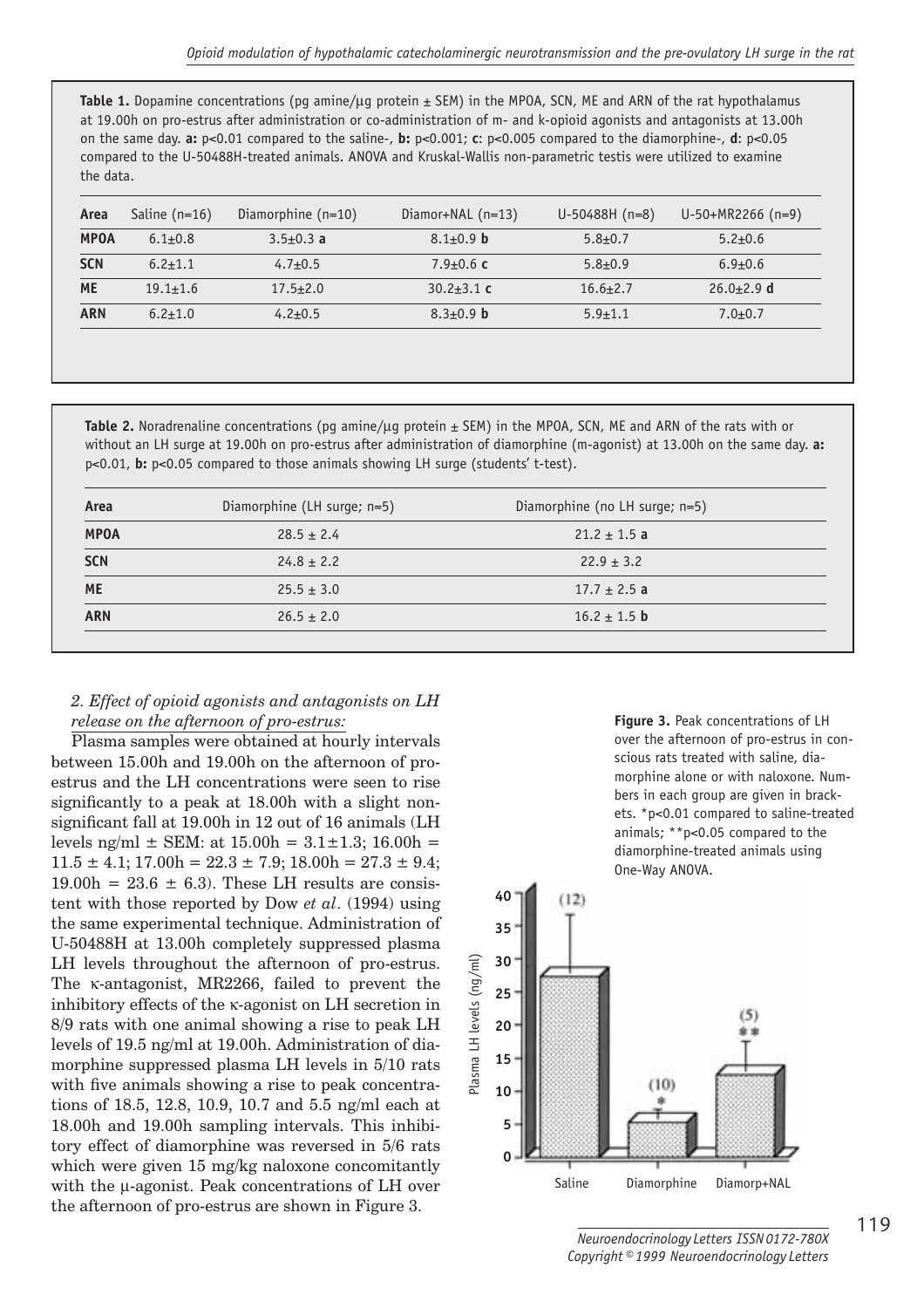# **Discussion**

It has been proposed that the noradrenergic system in the brain is the trigger for initiation of the pre-ovulatory LH surge in the presence of circulating estrogen. Blockade of the α-adrenoreceptors in the preoptic/anterior hypothalamic area, ARN and ME as well as systemic application of the catecholamine synthesis inhibitor, diethyl dithiocarbamate, inhibits the LH surge and also basal LH pulses (Estes *et al.* 1982; Jarry *et al.* 1990 ). Noradrenergic nerve terminals make synaptic contacts with the GnRH neurones in the MPOA and to a lesser extent with GnRH nerve terminals in the ARN and ME (Watanabe and Nakai 1987). Noradrenergic terminals within the hypothalamus possess a mixed population of µ- and κ-opioid receptors, and stimulation of µ- and κ-opioid activity inhibits GnRH release. The ability of morphine  $(a \mu\text{-}agonist)$  to suppress LH secretion has been demonstrated in a variety of experimental conditions (see Kalra *et al.* 1989) and the effect is attributed to an inhibition of release of NA from its nerve terminals (Akabori and Barraclough 1986). The results of the present study support this hypothesis, as we have shown that the µ-opioid receptor agonist, diamorphine, also reduces the secretion of LH on the afternoon of pro-estrus and concomitantly decreases hypothalamic NA and DHPG levels. When diamorphine was co-administered with naloxone, the opioid inhibition of LH release was prevented. This suggests that increased LH release results from an antagonism at post-synaptic µ-opioid receptors. Also, the inhibitory opioidergic tone, although decreased, is not totally eliminated during the critical period. Naloxone also negated the inhibitory influence of diamorphine on concentrations of NA and its metabolite in all the hypothalamic regions examined. In some cases, in the diamorphine plus naloxone-treated group, amine levels were found to be even higher than those seen in the controls. Administration of naloxone alone has been shown to enhance the amplitude of the preovulatory LH surge and have stimulatory action on NA release and/or turnover within the hypothalamus (Akabori and Barraclough 1986).

It is interesting to note that NA concentrations were higher in the rats showing rises in plasma LH levels than those with totally inhibited LH surge. This observation further confirms the crucial role of central noradrenergic neurotransmission in the control of LH release. DHPG levels did not significantly differ between the two sub-groups.

There are conflicting reports on the involvement of κ-opioid receptors in the regulation of LH secretion. Inhibition of LH release occurs after administration of specific κ-opioid agonists (Leadem and Yeganova 1987; Gopalan *et al.* 1989). However, the specificity of the κ-opioid effect has been questioned (Pfeiffer *et al.* 1987). In the present study, the LH surge was completely abolished by a selective κ-agonist throughout the afternoon of pro-estrus. The κ-opioid action on LH release is believed to be mediated at the level of the hypothalamus in view of the finding that  $\kappa$ -agonists inhibit GnRH release *in vitro* (Leposavic *et al.* 1991). Furthermore, in our study the effect is thought to be exerted via the central noradrenergic system since U-50488H brought about significant decreases in both NA and DHPG levels in all the hypothalamic regions examined. When MR2266 was co-administered with the κ-agonist, the falls in both amine and metabolite concentrations were prevented in the SCN, ME and ARN, but not in the MPOA. The lack of effect of the κ-antagonist was unexpected because κ-opioid receptors are found in the MPOA as well as in the other hypothalamic sites (Mansour *et al.* 1988). MR2266 also failed to reverse the suppressive effects of U-50488H on plasma LH levels. During the preovulatory LH surge, all GnRH neurones synchronize to initiate synthesis of this neuropeptide (Silverman and Witkin 1994). The simultaneous firing of many, if not all, GnRH neurones is required for the pulsatile discharge of GnRH (Wetsel *et al.* 1992). Perhaps the lack of an essential stimulatory noradrenergic component to the GnRH neurones in the MPOA accounts for the failure of MR2266 to elevate plasma LH levels. Although the present results imply participation of κ-opioid receptors in the LH secretory systems, further studies using more selective antagonists may reveal additional information.

Endogenous opioid peptides alter NA neurotransmission by their action at pre-synaptic nerve terminals. Reduction of the amount of neurotransmitter released is a common feature of opioid action (Grossman and Dyer 1989). It is thought that diamorphine and U-50488H lower NA synthesis by inhibiting its release from the nerve terminals, as both NA and DHPG concentrations were reduced in parallel. Prevention of the falls in the amine levels by naloxone and MR2266 would point to specific  $\mu$ - and  $\kappa$ -opioid action, respectively, in discrete hypothalamic areas.

The role of DA in the central regulation of LH release is less clear-cut, as it has both stimulatory and inhibitory effects on LH secretion depending on the site of action (MacKenzie *et al.* 1988; Kordon *et al.* 1994; Chandolia *et al.* 1997). There were isolated area-dependent effects in the rats treated with diamorphine or U-50488H, but these were not consistent and difficult to interpret. Diamorphine reduced DA levels selectively in the MPOA. Naloxone elevated DA concentrations in all four hypothalamic areas following its co-administration with µ-agonist.